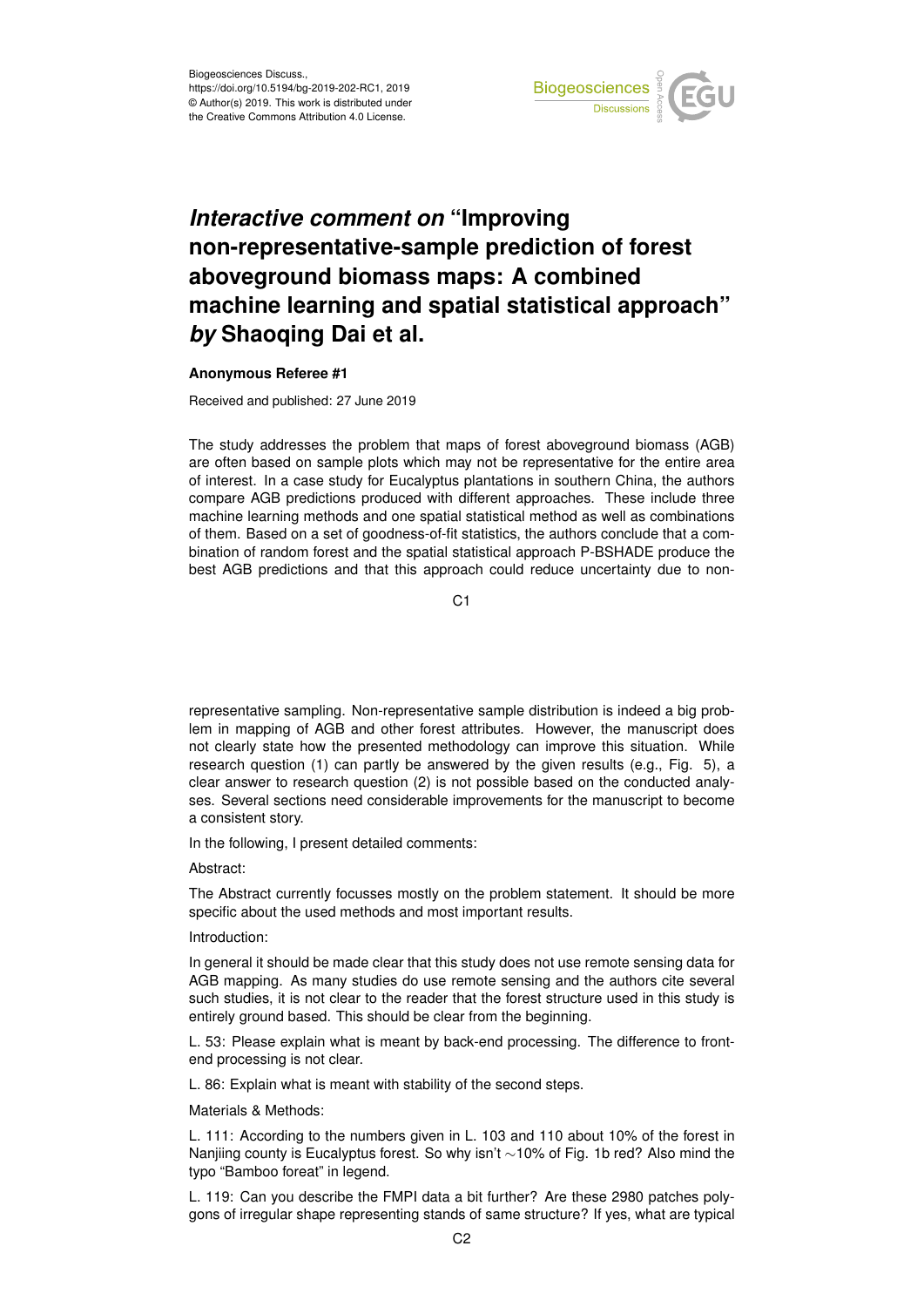sizes? Or are they grid cells?

L. 126: Please remove information irrelevant in this study. I think, soil and topographical variables are not further used in the analysis.

L. 129-131: It is unclear what is meant by systematic and stratified sampling in this context.

L. 142: Foliage and roots should not be mentioned if they are not relevant for the analysis.

L. 156: Typo in Fig. 2 "Model Trainning".

L. 167: Please explain briefly the concept of spatial stratified heterogeneity and how the geographic detector method works.

L. 178: At several places in the manuscript the word "simulate" is used, where I would use "predict". Simulation is usually associated with process-based model simulations, while statistical model output is more commonly referred to as prediction. Consider changing the wording to avoid confusion.

L. 182: What do you mean with "localization biomass model"? To my understanding the P-BSHADE interpolates the AGB values of the neighboring plots.

L. 192-208: The descriptions of all machine learning methods are hard to understand. I suggest to simplify and only explain the principles of each of them. Technical details are confusing if they are not explained at length. Since all are well known machine learning methods, I would refer to the original literature for details.

L. 213: Is it mean DBH and mean tree height?

L. 215-227: The explanation of P-BSHADE is not sufficient to understand the method. Since this is not a standard method it disserves more explanation. Again, for technical details I would refer to the original literature, but the principle ideas should be clearly explained. Also, how is it related to existing methods like kriging and inverse distance

C3

weighted interpolation? What are the differences to them? Does distance between plots play a role and how many neighboring plots are considered for a prediction?

L. 252: The number of patches (2980) should be mentioned here to make clearer that you are not speaking of the 30 plots here.

L. 258: D is probably not breast height, but diameter at breast height.

L. 256-261: This is not a validation! This is a comparison of AGB predicted with the optimal model to AGB predicted via a simple allometry. A validation would imply that the data used for comparison is (a close approximation of) the truth. Then it could be tested how close the predictions can get to the truth. But in the case here, the authors are not stating that they consider the simple allometric AGB to be the truth. It is not clear why they make this comparison and also not the role of the CIW.

Results:

L. 264: Change Mg ha-1 plot-1 to Mg ha-1.

L. 280: Please use clear variable names in Fig. 4. E.g., "vol" and "volume" are ambiguous.

L. 296-300: To understand this a more detailed explanation of the method is required (see comment on L. 167). The k-means clustering was not mentioned before and a reader unfamiliar with the method does not know how to interpret q-values.

L. 308: This graphic nicely summarizes the main results. However, it raises two crucial questions, which are not answered in the text:

1) If S4 are interpolations based on the actual AGB values of the other plots and S5 to S7 are interpolations based on ML-predicted AGB of the other plots, how can S4 be worse than S5 to S7? The ML-predictions should introduce additional uncertainty compared to S4 which uses the actual AGBs. This has to be explained.

2) If we accept the fact questioned in my question 1), it remains the question why the